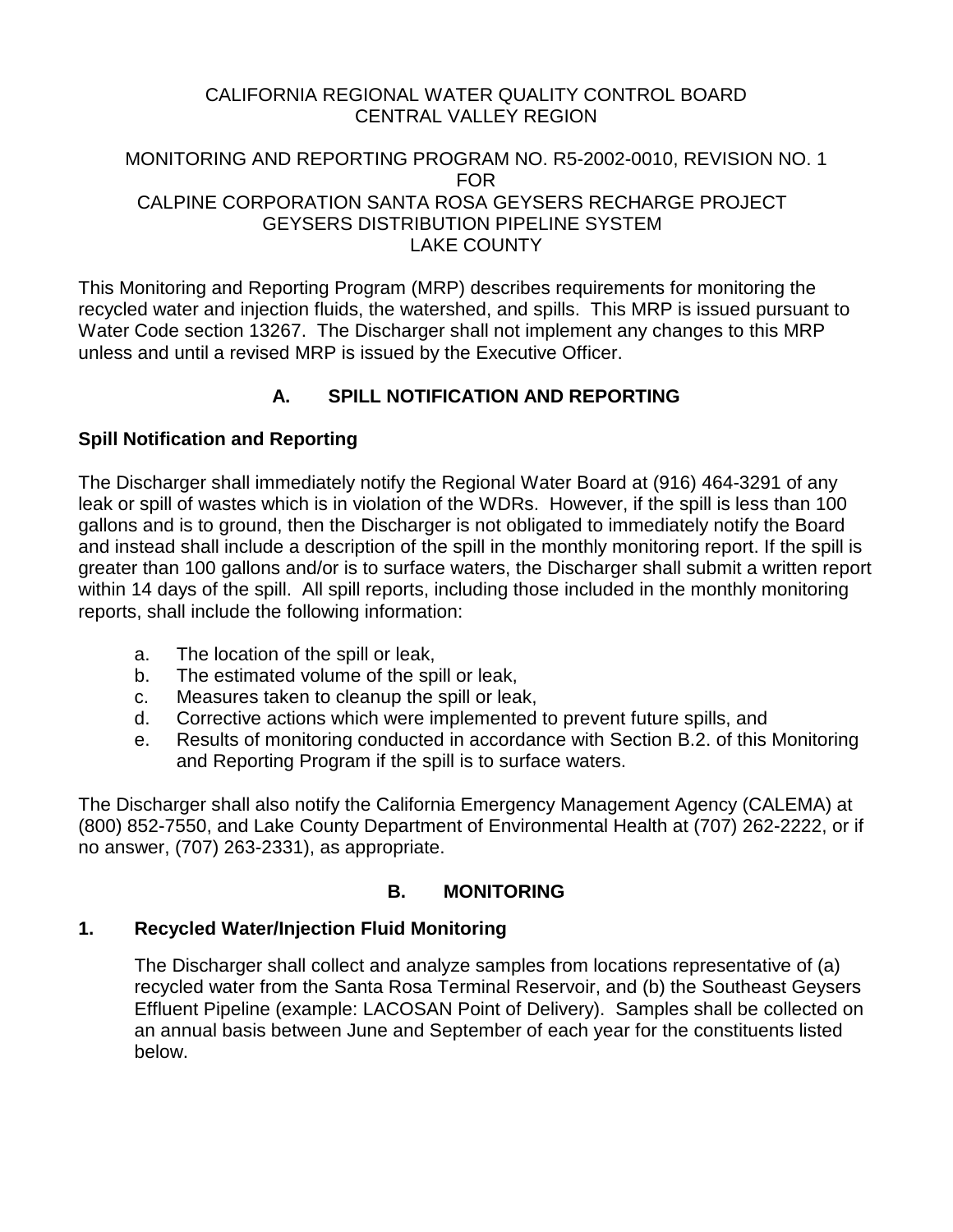| <b>Constituents/Parameter</b>   | <u>Units</u> | Type of<br><b>Sample</b> | <b>Sampling</b><br><b>Frequency</b> | <b>Reporting</b><br><b>Frequency</b> |
|---------------------------------|--------------|--------------------------|-------------------------------------|--------------------------------------|
| <b>Electrical Conductivity</b>  | mmhos/cm     | Grab                     | Annually                            | Annually                             |
| pH                              | pH Units     | Grab                     | Annually                            | Annually                             |
| <b>Total Coliform Organisms</b> | MPN/100 mL   | Grab                     | Annually                            | Annually                             |
| <b>Total Dissolved Solids</b>   | mg/L         | Grab                     | Annually                            | Annually                             |
| Ammonia                         | mg/L         | Grab                     | Annually                            | Annually                             |
| Chloride                        | mg/L         | Grab                     | Annually                            | Annually                             |
| <b>Nitrate</b>                  | mg/L         | Grab                     | Annually                            | Annually                             |
| <b>Nitrite</b>                  | mg/L         | Grab                     | Annually                            | Annually                             |
| <b>Sulfate</b>                  | mg/L         | Grab                     | Annually                            | Annually                             |
| Arsenic                         | mg/L         | Grab                     | Annually                            | Annually                             |
| <b>Boron</b>                    | mg/L         | Grab                     | Annually                            | Annually                             |
| Cadmium                         | mg/L         | Grab                     | Annually                            | Annually                             |
| Chromium (Total)                | mg/L         | Grab                     | Annually                            | Annually                             |
| Mercury                         | mg/L         | Grab                     | Annually                            | Annually                             |
| Iron                            | mg/L         | Grab                     | Annually                            | Annually                             |
| Lead                            | mg/L         | Grab                     | Annually                            | Annually                             |
| <b>Sulfate</b>                  | mg/L         | Grab                     | Annually                            | Annually                             |
| Silver                          | mg/L         | Grab                     | Annually                            | Annually                             |
| Thallium                        | mg/L         | Grab                     | Annually                            | Annually                             |
| Vanadium                        | mg/L         | Grab                     | Annually                            | Annually                             |

#### **2. Spill or Leak Monitoring**

In the event of a spill or leak of wastes that enters surface waters, the Discharger shall immediately implement the following monitoring program:

| <b>Sampling</b><br><b>Location</b> | <b>Units</b> | Type of<br><b>Sample</b> |
|------------------------------------|--------------|--------------------------|
| 001, 002, 003                      | mmhos/cm     | Grab                     |
| 001, 002, 003                      | pH Units     | Grab                     |
| 001, 002, 003                      | mg/L         | Grab                     |
| 001, 002, 003                      | mg/L         | Grab                     |
| 001, 002, 003                      | mg/L         | Grab                     |
| 001, 002, 003                      | mg/L         | Grab                     |
| 001, 002, 003                      | mg/L         | Grab                     |
| 001, 002, 003                      | mg/L         | Grab                     |
| 001, 002, 003                      | mg/L         | Grab                     |
| 001, 002, 003                      | mg/L         | Grab                     |
| 001, 002, 003                      | mg/L         | Grab                     |
|                                    |              |                          |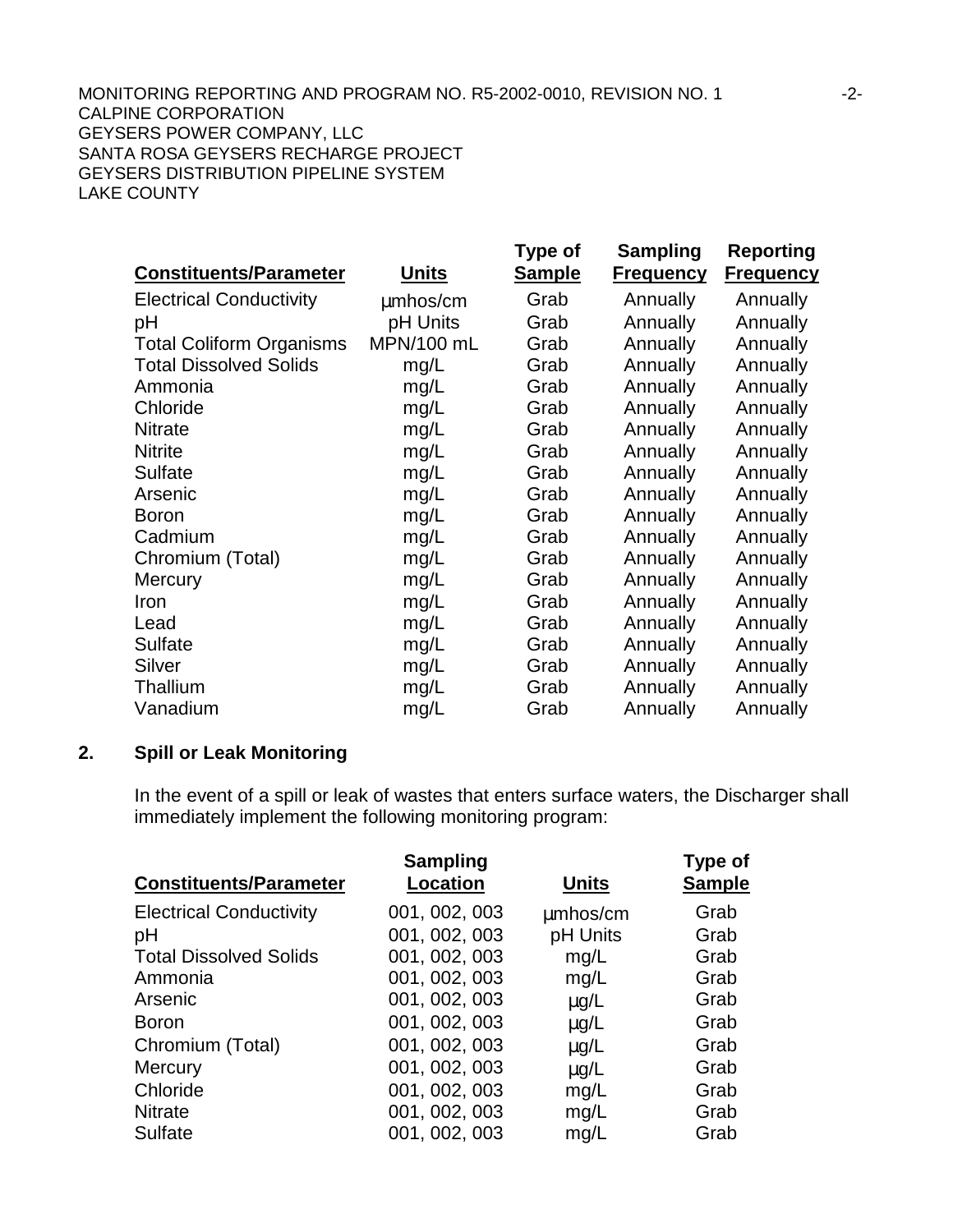MONITORING REPORTING AND PROGRAM NO. R5-2002-0010, REVISION NO. 1 -3-3-CALPINE CORPORATION GEYSERS POWER COMPANY, LLC SANTA ROSA GEYSERS RECHARGE PROJECT GEYSERS DISTRIBUTION PIPELINE SYSTEM LAKE COUNTY

| <b>Constituents/Parameter</b> | <b>Sampling</b><br><b>Location</b> | <b>Units</b> | <b>Type of</b><br><b>Sample</b> |
|-------------------------------|------------------------------------|--------------|---------------------------------|
| Oil and Grease <sup>1</sup>   | 001, 002, 003                      | mg/L         | Grab                            |
| Turbidity                     | 001, 002, 003                      | <b>NTU</b>   | Grab                            |
| <b>Total Coliform</b>         | 001, 002, 003                      | MPN/100 mL   | Grab                            |
| Flow of Receiving Water       | 002, 003                           | gal/min      | <b>Estimate</b>                 |
| Spill Volume                  | 001                                | gal          | <b>Estimate</b>                 |

<sup>1</sup> Petroleum Related Spills Only

**Sampling Location 001** shall be at the source of the spill and shall be representative of the material spilled. It shall be sampled as soon after the spill as possible.

**Sampling Location 002** shall be in the affected surface water stream at a point upstream from the area influenced by the spill and shall be sampled once as soon after the spill as possible.

**Sampling Location 003** shall be in the affected surface water stream within the zone influenced by the spill and shall be relocated as the influenced zone proceeds downstream. It shall be sampled as soon after the spill as possible. Additional sampling may be required by the Executive Officer.

### **3. Watershed Monitoring**

Watershed monitoring is required by the Lake County Conditional Use Permit. The Discharger shall **annually** submit the results of all County-required watershed monitoring and analysis performed in the Lake County portion of the Geysers Known Geothemal Resources Area (KGRA). If the results are not submitted under WDR Order 99-029, 99-042, 99-043 or 99-044, the Discharger must submit the results under this Order. If the results are submitted under one of those Orders, the Discharger shall state this fact in the Annual Report.

# **C. REPORTING**

In reporting monitoring data, the Discharger shall arrange the data in tabular form so that the date, sample type (e.g., recycled water, condensate, etc.), and reported analytical result for each sample are readily discernible. The data shall be summarized in such a manner to clearly illustrate compliance with waste discharge requirements and spatial or temporal trends, as applicable. The results of any monitoring done more frequently than required at the locations specified in the Monitoring and Reporting Program shall be reported to the Regional Water Board in the next scheduled monitoring report.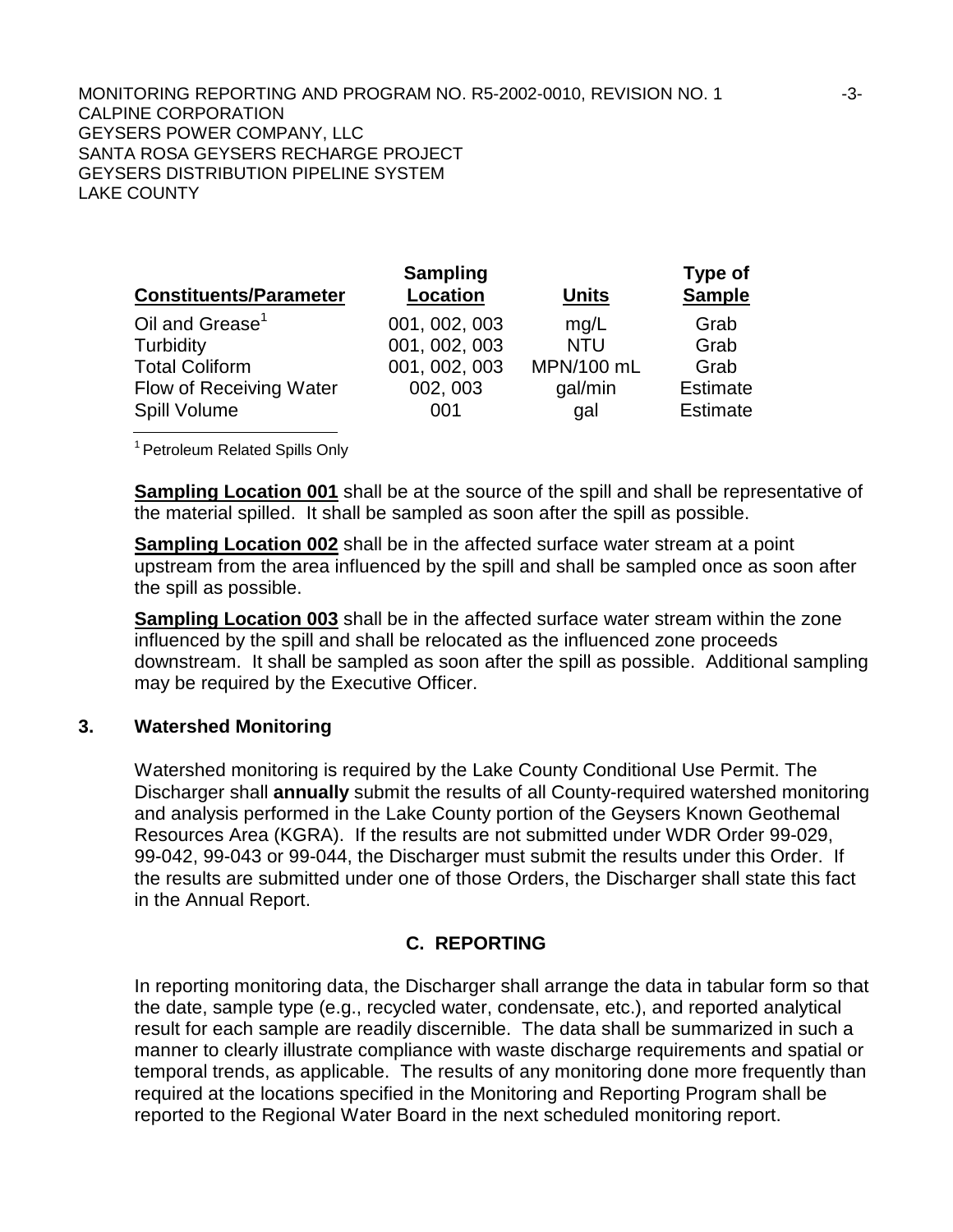MONITORING REPORTING AND PROGRAM NO. R5-2002-0010, REVISION NO. 1 -4-CALPINE CORPORATION GEYSERS POWER COMPANY, LLC SANTA ROSA GEYSERS RECHARGE PROJECT GEYSERS DISTRIBUTION PIPELINE SYSTEM LAKE COUNTY

### **1. Monthly Reporting**

Monthly monitoring reports shall be submitted to the Regional Water Board by the **1st day of the second month** following collection of the samples/data. Monthly monitoring reports shall include the following:

- a. Summary of any unauthorized releases or spills, including spill reporting information for spills of less than 100 gallons to ground.
- b. The results of the spill monitoring when the spill is to surface water.
- c. Discussion of pertinent field activities and problems encountered.
- d. Operations summary which describes notable operational conditions of the pipeline, and which addresses any anomalous events or inspection discrepancies associated with the pipeline and/or injection systems.
- e. Any substantive updates to the pipeline contingency response plan required by Provision No. 2 of the WDRs.

#### **2. Annual Reporting**

The following monitoring results shall be submitted annually to the Regional Water Board by **1 February** of each year:

- a. Results of the watershed monitoring and analysis performed in the Lake County portion of the Geysers KGRA (if appropriate; see Section 3).
- b. Annual monitoring results for the recycled water/injection water monitoring.
- c. A discussion of compliance and the corrective actions taken, as well as any planned or proposed actions needed to bring the discharge into full compliance with the waste discharge requirements.
- d. A discussion of any data gaps and potential deficiencies/redundancies in the monitoring system or reporting program.
- e. Cumulative time series data presentations of the recycled water/injection fluids and watershed monitoring results.

A letter transmitting the self-monitoring reports shall accompany each report. The letter shall include a discussion of requirement violations found during the reporting period, and actions taken or planned for correcting noted violations, such as operation or facility modifications. If the Discharger has previously submitted a report describing corrective actions and/or a time schedule for implementing the corrective actions, reference to the previous correspondence will be satisfactory. The transmittal letter shall contain the